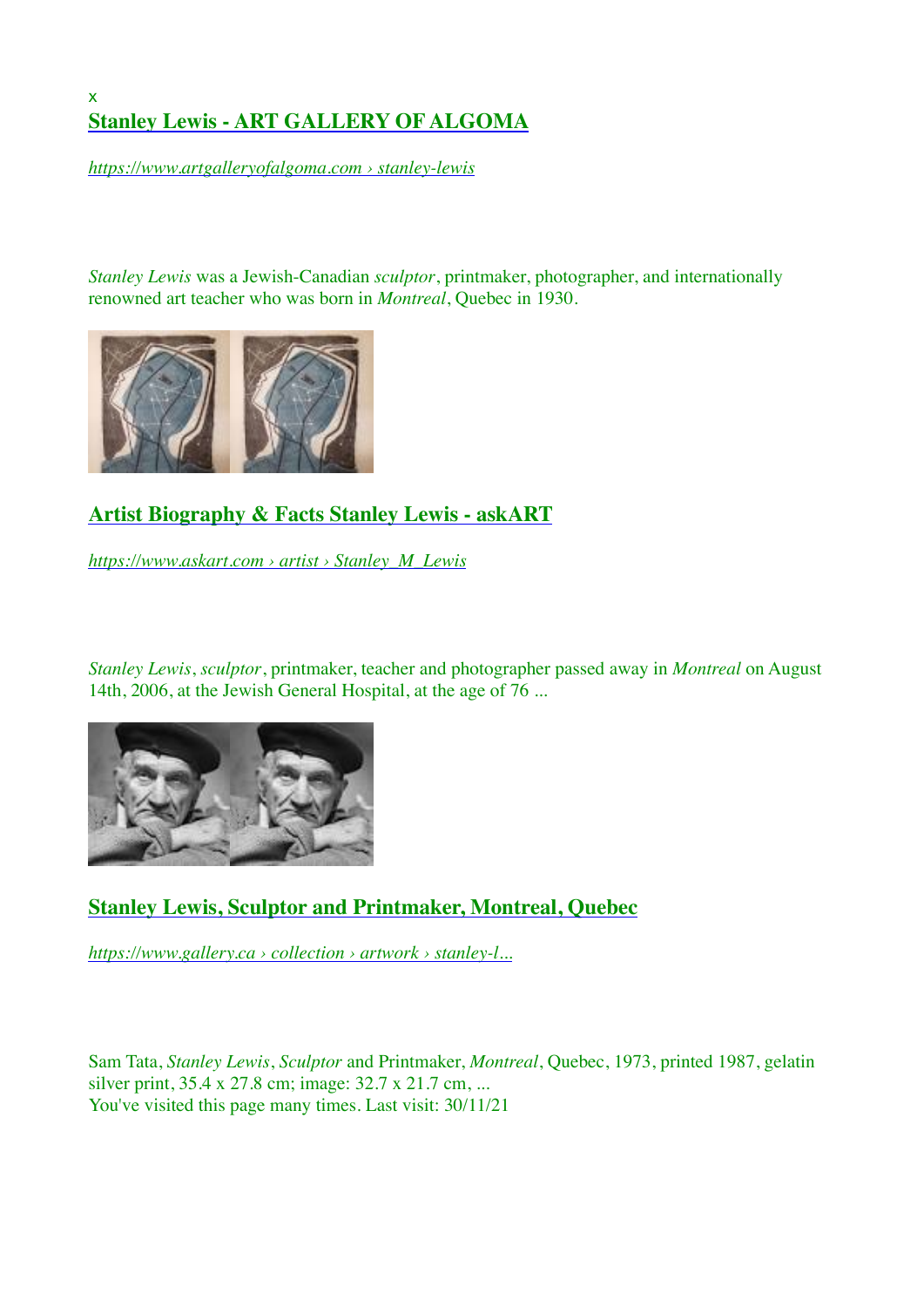

# **[Stanley Lewis - Briercrest Art Collection](https://art.briercrest.ca/artwork.php?Artist=joiz)**

*[https://art.briercrest.ca › artwork › Artist=joiz](https://art.briercrest.ca/artwork.php?Artist=joiz)*

*Stanley Lewis*. Lithographs > 120 works. Warrior ItemID: 023283. Appraised Value: \$1000. Asking: \$500. Primal Landscape VI ItemID: 02330[3](https://www.artgalleryofalgoma.com/stanley-lewis.html) **[Stanley Lewis - ART GALLERY OF ALGOMA](https://www.artgalleryofalgoma.com/stanley-lewis.html)**

*[https://www.artgalleryofalgoma.com › stanley-lewis](https://www.artgalleryofalgoma.com/stanley-lewis.html)*

*Stanley Lewis* was a Jewish-Canadian *sculptor*, printmaker, photographer, and internationally renowned art teacher who was born in *Montreal*, Quebec in 1930.



# **[Artist Biography & Facts Stanley Lewis - askART](https://www.askart.com/artist/Stanley_M_Lewis/85112/Stanley_M_Lewis.aspx)**

*[https://www.askart.com › artist › Stanley\\_M\\_Lewis](https://www.askart.com/artist/Stanley_M_Lewis/85112/Stanley_M_Lewis.aspx)*

*Stanley Lewis*, *sculptor*, printmaker, teacher and photographer passed away in *Montreal* on August 14th, 2006, at the Jewish General Hospital, at the age of 76 ...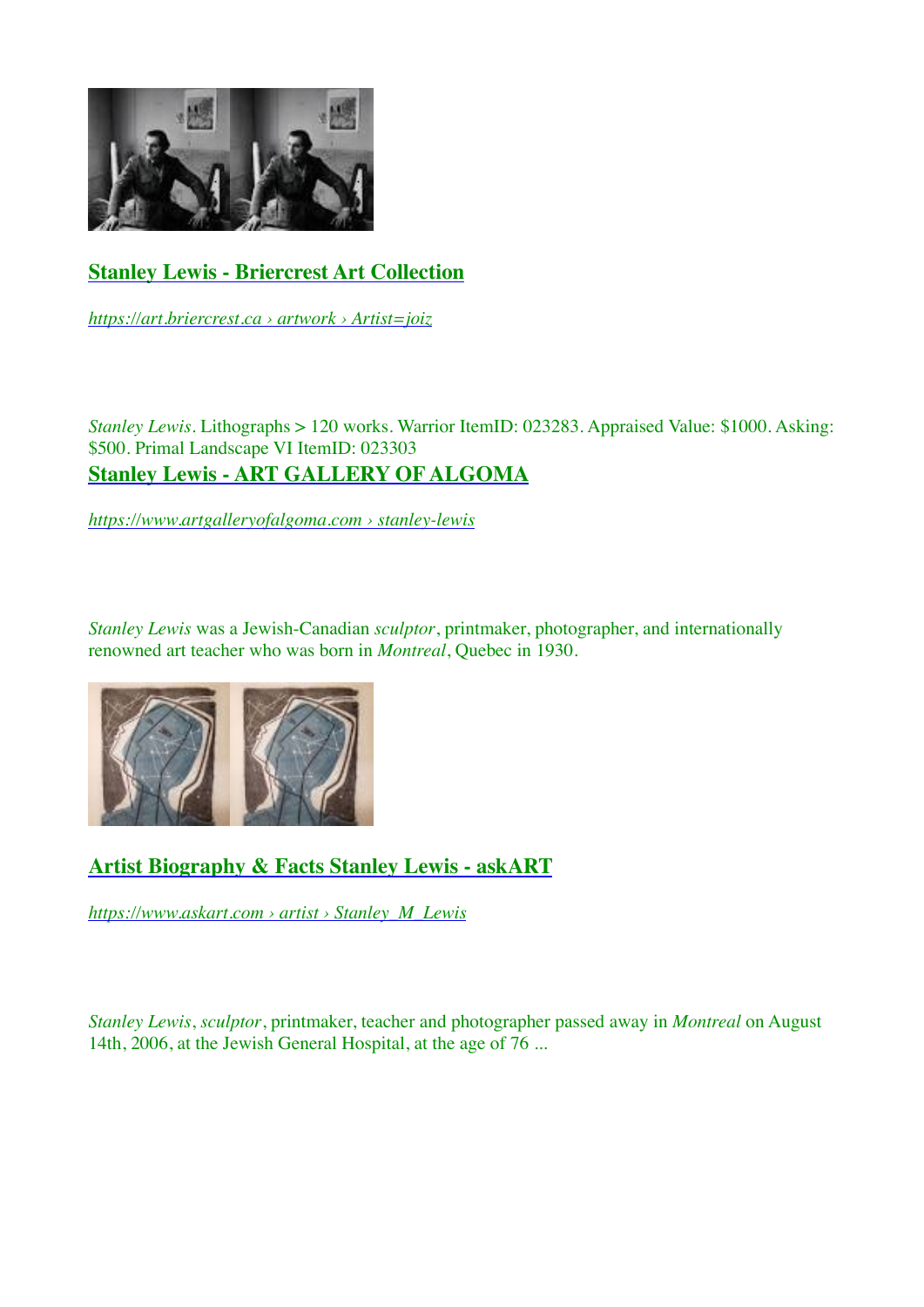

# **[Stanley Lewis, Sculptor and Printmaker, Montreal, Quebec](https://www.gallery.ca/collection/artwork/stanley-lewis-sculptor-and-printmaker-montreal-quebec)**

*[https://www.gallery.ca › collection › artwork › stanley-l...](https://www.gallery.ca/collection/artwork/stanley-lewis-sculptor-and-printmaker-montreal-quebec)*

Sam Tata, *Stanley Lewis*, *Sculptor* and Printmaker, *Montreal*, Quebec, 1973, printed 1987, gelatin silver print, 35.4 x 27.8 cm; image: 32.7 x 21.7 cm, ... You've visited this page many times. Last visit:  $30/11/21$ 



# **[Stanley Lewis - Briercrest Art Collection](https://art.briercrest.ca/artwork.php?Artist=joiz)**

*[https://art.briercrest.ca › artwork › Artist=joiz](https://art.briercrest.ca/artwork.php?Artist=joiz)*

*Stanley Lewis*. Lithographs > 120 works. Warrior ItemID: 023283. Appraised Value: \$1000. Asking: \$500. Primal Landscape VI ItemID: 023303

## **[Stanley Lewis 1930-2006 Canada Granite Sculpture](https://www.liveauctioneers.com/en-gb/item/58624333_stanley-lewis-1930-2006-canada-granite-sculpture)**

*[https://www.liveauctioneers.com › en-gb › item › 586243...](https://www.liveauctioneers.com/en-gb/item/58624333_stanley-lewis-1930-2006-canada-granite-sculpture)*

*Stanley Lewis* ia Canadian *artist*; he received his formal training through the art school at the *Montreal* museum of fine arts: He continued in his studies at ...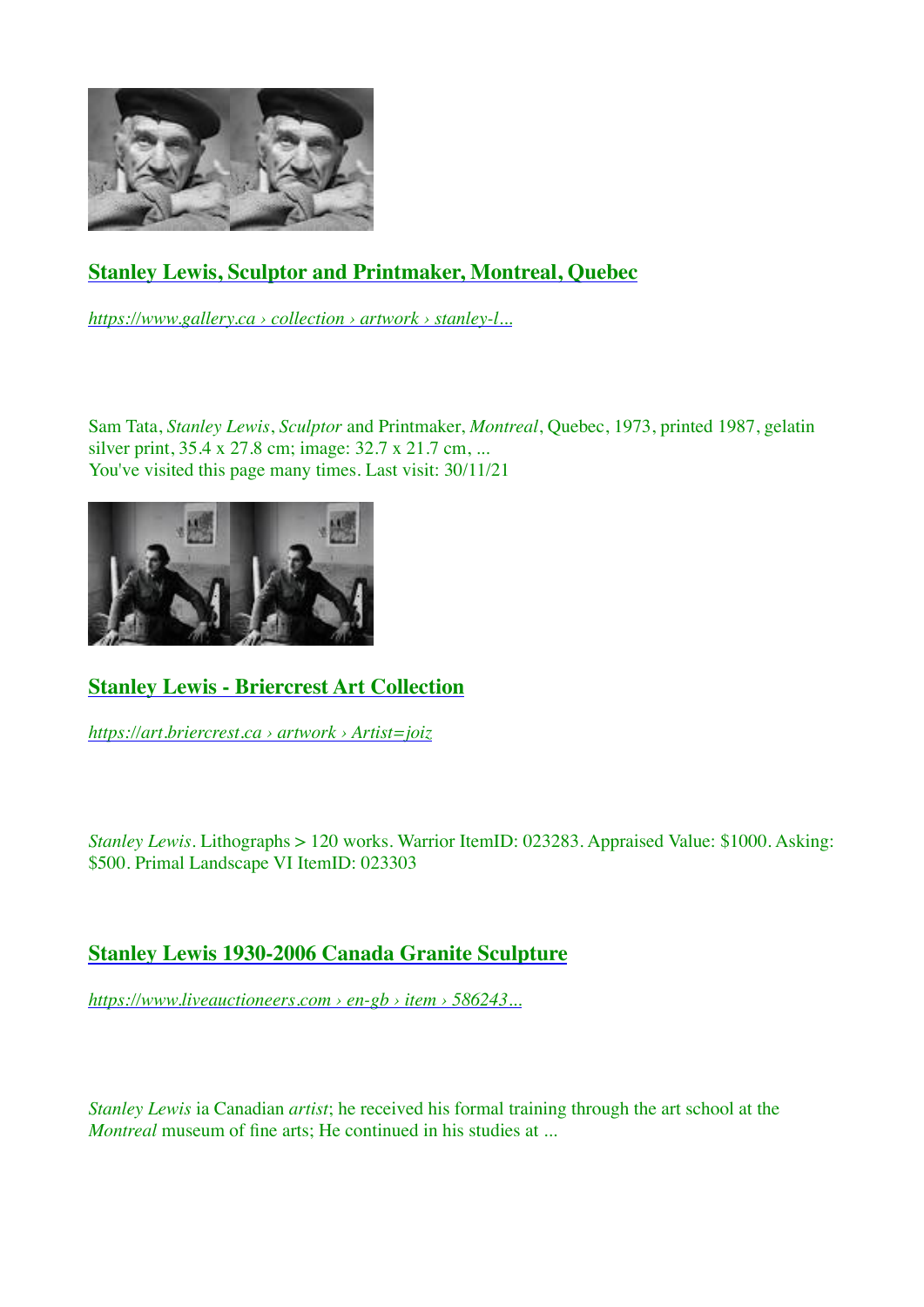

# **[Where's Stanley?, Birth of the Smoked Meat, and - Scatterflix ...](https://www.scatterflix.com/uploads/1/4/2/4/14248363/stanleypdf.pdf)**

*[https://www.scatterflix.com › uploads › stanleypdf](https://www.scatterflix.com/uploads/1/4/2/4/14248363/stanleypdf.pdf)*

PDF

*Stanley Lewis*, the visionary and quixotically innovative *Montreal sculptor* who gave up his public career in the mid eighties to concentrate on stone.

## **[Stanley Lewis - Google Arts & Culture](https://artsandculture.google.com/entity/m0qs9zfw?hl=de)**

*[https://artsandculture.google.com › entity](https://artsandculture.google.com/entity/m0qs9zfw?hl=de)*

*Stanley Lewis* was a Jewish Canadian *sculptor*, photographer and an internationally renowned art teacher born on March 28, 1930 in *Montreal*.

### **[LEWIS Stanley \(1930-2006\) | Sculptor, Painter - Arcadja.com](https://www.arcadja.com/auctions/en/author-lots/bssrdb9c/)**

*[https://www.arcadja.com › auctions › author-lots](https://www.arcadja.com/auctions/en/author-lots/bssrdb9c/)*

The prices of this *sculptor* are based on 23 paintings or artworks in auctions, ... *Artist* artworks *LEWIS Stanley* (1930-2006) | *Sculptor*, Painter.

### **[Stanley Lewis Obituary \(2006\) - CAN, Quebec - Montreal ...](http://www.legacy.com/guestbooks/can-montreal/stanley-lewis-condolences/18893012)**

*[http://www.legacy.com › stanley-lewis-condolences](http://www.legacy.com/guestbooks/can-montreal/stanley-lewis-condolences/18893012)*

*Stanley* was an accomplished *artist*, *sculptor* and teacher who was an inspiration to his many students and patrons. Funeral service from Paperman & Sons, 3888 ...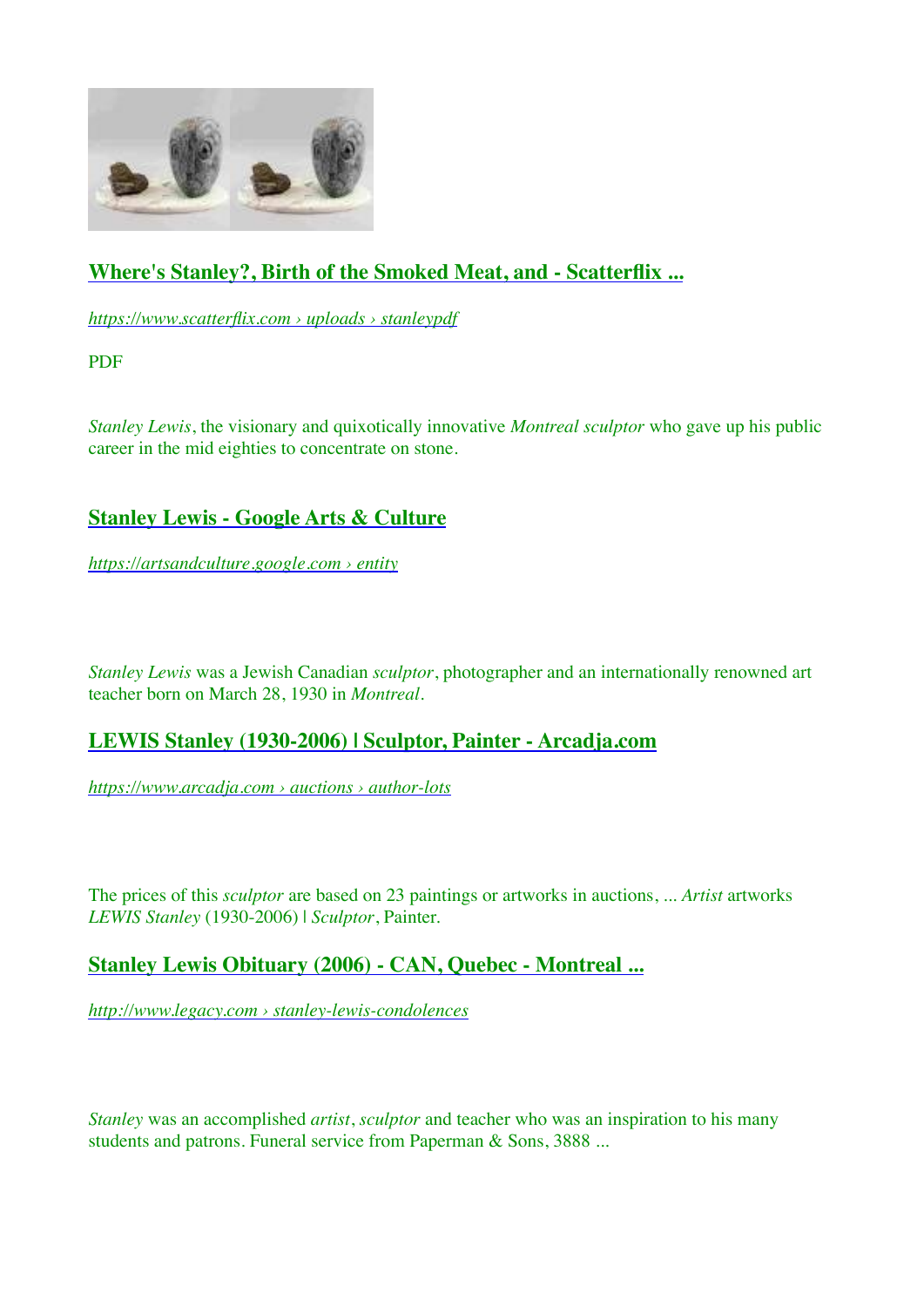## **[LEWIS, Stanley = Interview on Radio Centreville-CINQ. - The ...](https://www.cjhn.ca/en/permalink/cjhn316)**

*[https://www.cjhn.ca › permalink › cjhn316](https://www.cjhn.ca/en/permalink/cjhn316)*

*Artist Stanley Lewis* interviewd by Howard Gontovnick, co-host and Stanley Asher, host, Arts Notebook program on Radio CentreVille-CINQ 102.5 FM *Montreal*, ...

### **[Stanley Lewis in Florence - Part 1 - Soaps & Sagas](https://soapsandsagas.substack.com/p/stanley-lewis-in-florence-part-1)**

*[https://soapsandsagas.substack.com › stanley-lewis-in-fl...](https://soapsandsagas.substack.com/p/stanley-lewis-in-florence-part-1)*

22 Aug 2020 — ... collaboration between *Stanley Lewis*, the *Montreal artist*, and Irving Stone the American writer. Andrew did not know Stanley - he only ...

## **[Stanley Lewis - 12 Artworks, Bio & Shows on Artsy](https://www.artsy.net/artist/stanley-lewis)**

*[https://www.artsy.net › artist › stanley-lewis](https://www.artsy.net/artist/stanley-lewis)*

*Stanley Lewis* was born in Somerville, NJ in 1941. He received a BA from Wesleyan University in 1963 and an MFA from Yale University in 1967 as a Danforth ... Missing: [montreal](https://www.google.com/search?client=firefox-b-d&sa=N&biw=1440&bih=728&sxsrf=APq-WBtFgHhi73bCc4JBu8RzHzcNYzSj2w:1646650767927&q=stanley+lewis+%22montreal%22+sculptor&ved=2ahUKEwjwid2Q7LP2AhVUolwKHfPaBZw4ChDm3gJ6BAgeEAE) | Must include: montreal

### **[Vintage Quebec Canadian Artist Signed Stanley Lewis 1955](https://www.etsy.com/il-en/listing/611177438/vintage-quebec-canadian-artist-signed)**

*[https://www.etsy.com › il-en › listing › vintage-quebec-...](https://www.etsy.com/il-en/listing/611177438/vintage-quebec-canadian-artist-signed)*

An early work by the renown *Montreal artist Stanley Lewis*. The frame, original, measures 15 1/4 by 17 3/4 inches. Some yellowing along the edge of the art ... Rating:  $4.8 \cdot 529$  reviews

### **[BIOGRAPHY | Docfilmworkshops](https://www.jeannepopeportfolio.com/biography)**

*[https://www.jeannepopeportfolio.com › biography](https://www.jeannepopeportfolio.com/biography)*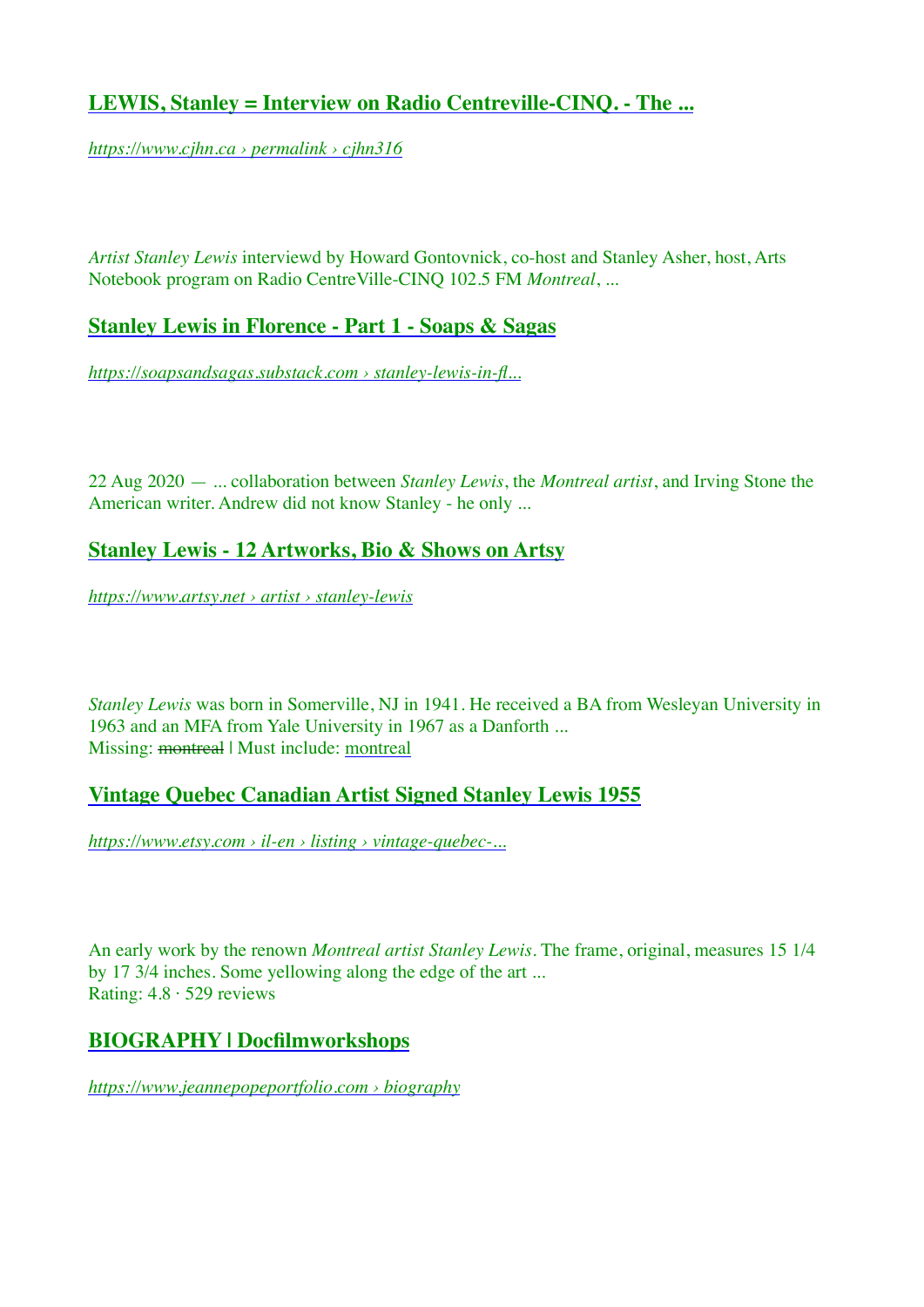This film is an intimate *artist* profile and first-person ode. It explores the life and work of *Montreal's* late great *sculptor* and print-maker *Stanley Lewis* ...

### **[Sculptor's poetry cast in stone - PressReader](https://www.pressreader.com/canada/montreal-gazette/20060816/281681135350330)**

*[https://www.pressreader.com › canada › montreal-gazette](https://www.pressreader.com/canada/montreal-gazette/20060816/281681135350330)*

16 Aug 2006 — *Stanley Lewis*, the quixotic *Montreal sculptor* and stone-cut printmaker regarded by many as the soul of the Main, died Monday of heart ... You've visited this page 4 times. Last visit: 05/03/22

### **[Stanley Lewis, Artist, Sculptor, Printmaker, Montréal, Québec](https://ianharvey.ca/stanley-lewis-artist-sculptor-montreal-quebec.html)**

*[https://ianharvey.ca › stanley-lewis-artist-sculptor-montr...](https://ianharvey.ca/stanley-lewis-artist-sculptor-montreal-quebec.html)*

*Stanley Lewis* and the Pink Lady. Photo by Kamal. I have created this web page in hope of locating *sculptures* and original prints from *Montréal artist*, ...

### **[Stanley Lewis - art value - Canadian Art Price index](https://artpriceindex.ca/artist/Stanley-Lewis/value/3587145)**

*[https://artpriceindex.ca › artist › Stanley-Lewis › value](https://artpriceindex.ca/artist/Stanley-Lewis/value/3587145)*

*Stanley Lewis* was a Canadian *sculptor*. ... at the Saidye Bronfman Centre School For Fine Arts and also taught at the *Montreal* Museum of Fine Arts. His work ...

### **[THE MICHELANGELOS IN MONTREAL | JUNE 30 1962](https://archive.macleans.ca/article/1962/6/30/the-michelangelos-in-montreal)**

*[https://archive.macleans.ca › article › the-michelangelos...](https://archive.macleans.ca/article/1962/6/30/the-michelangelos-in-montreal)*

Are the five pieces of clay in a *Montreal* bank vault really "lost" models made by ... Paul LeBrooy showed them to *Stanley Lewis*, a *Montreal sculptor* who had ...

### **[Hannah Franklin - Canadian artist \(1937-\) - PeoplePill](https://peoplepill.com/people/hannah-franklin)**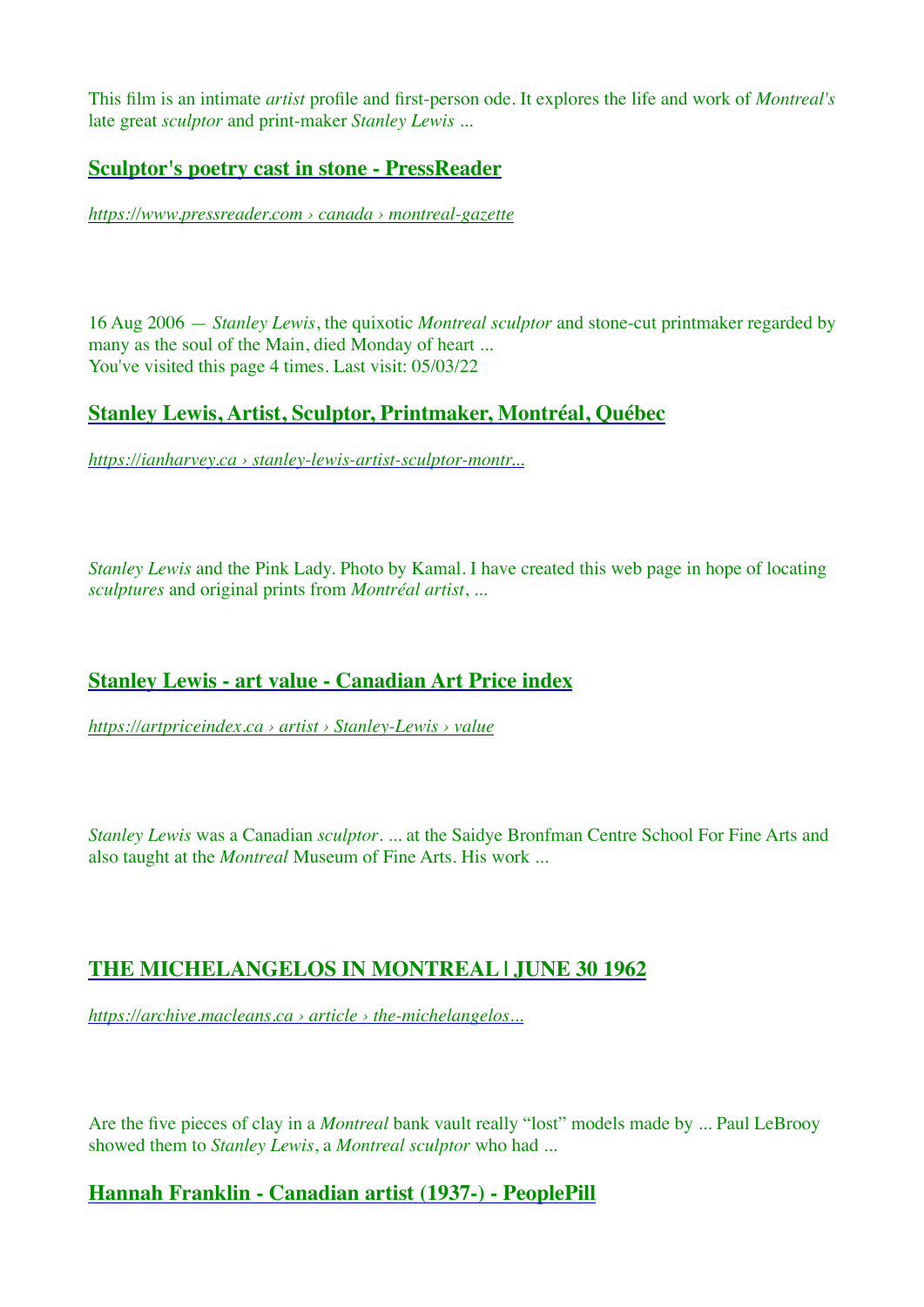*[https://peoplepill.com › people › hannah-franklin](https://peoplepill.com/people/hannah-franklin)*

In 1964, she attended the *Montreal* Museum of Fine Art's School of Art and Design ... A former member of *Stanley Lewis* (*sculptor*)' Conseil de la *Sculpture* du ...

#### **[Dust. A Sculptor's Journey - Québec Cinéma](https://quebeccinema.ca/films/dust-a-sculptors-journey)**

*[https://quebeccinema.ca › films › dus...](https://quebeccinema.ca/films/dust-a-sculptors-journey)*

· [Translate this page](https://translate.google.com/translate?hl=en&sl=fr&u=https://quebeccinema.ca/films/dust-a-sculptors-journey&prev=search&pto=aue)

An intimate *artist* profile and first-person ode, exploring the life and work of the late great *Montreal sculptor* and print-maker *Stanley Lewis*, ...

#### **[pearllevy.com - Reviews](https://pearllevy.com/reviews.html)**

*[https://pearllevy.com › reviews](https://pearllevy.com/reviews.html)*

Pearl Levy - Born and educated in *Montreal*, Pearl Levy graduated with a degree in Fine Arts ... The switch came in 1970 when she met *sculptor Stanley Lewis*, ...

[By Crowd Shopper](https://crowdshopper.co.uk/)

#### **[About Sharon - Cheneysartwork.com](https://www.cheneysartwork.com/about-sharon/)**

*[https://www.cheneysartwork.com › about-sharon](https://www.cheneysartwork.com/about-sharon/)*

Later she studied stone *sculpture* with *Stanley Lewis*, life drawing and sculpting with Sylvia ... Sharon Cheney was born and educated in *Montreal*, Quebec.

### **[Summaries of the Articles - Érudit](http://www.erudit.org/en/journals/va/1967-n45-va1201526/58354ac.pdf)**

*[http://www.erudit.org › journals › 1967-n45-va1201526](http://www.erudit.org/en/journals/va/1967-n45-va1201526/58354ac.pdf)*

effort of *Montréal sculptor Stanley Lewis* whose works were shown in. October by the Galerie Moos. The fantastic world of a true visionary.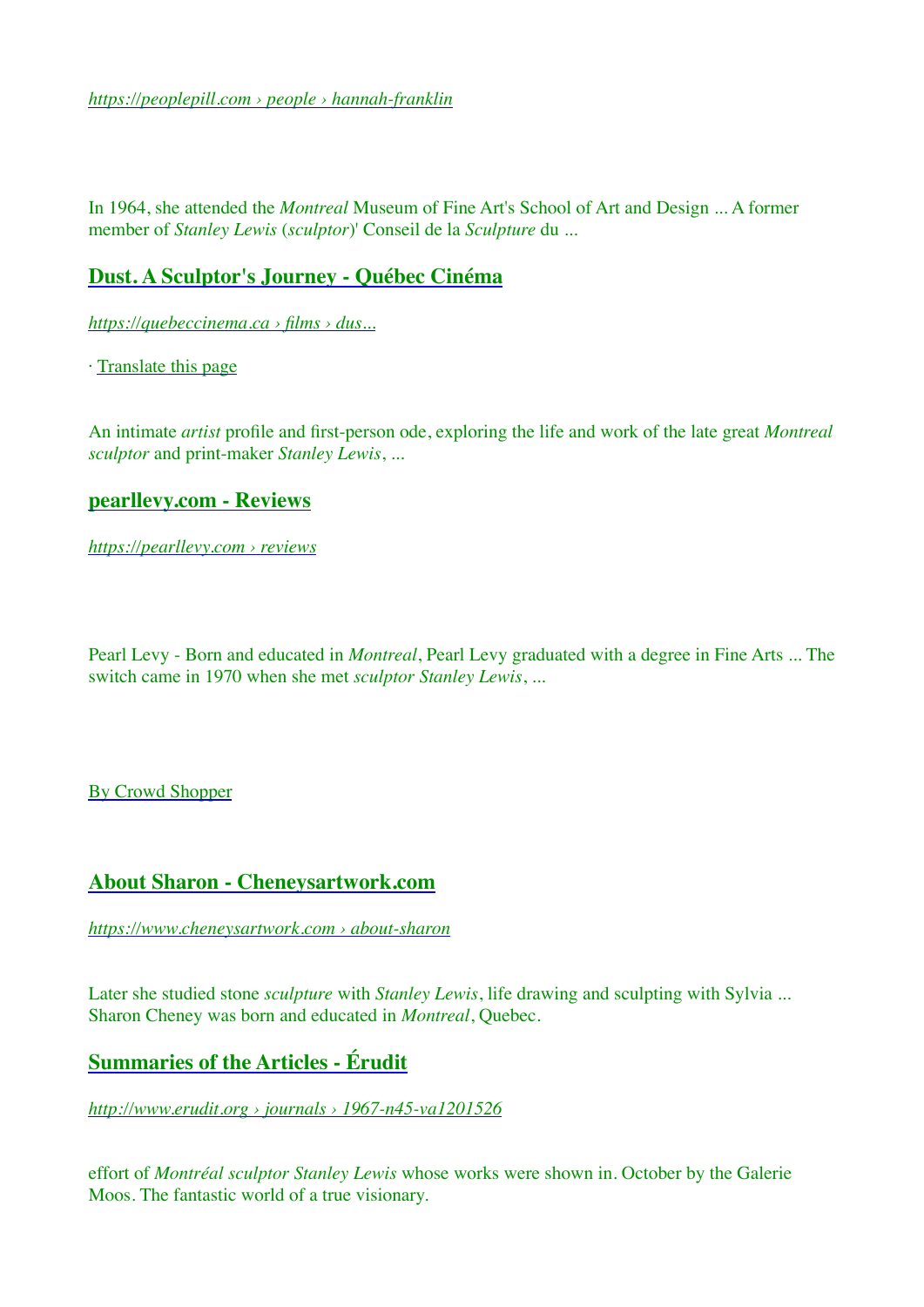## **[JEWISHOP on Instagram: "Stanley Lewis \(Kana](https://www.instagram.com/p/CaVKHfAA9EW/)ďan, 1930-2006)**

*[https://www.instagram.com › ...](https://www.instagram.com/p/CaVKHfAA9EW/)*

· [Translate this page](https://translate.google.com/translate?hl=en&sl=cs&u=https://www.instagram.com/p/CaVKHfAA9EW/&prev=search&pto=aue) 23 Feb 2022 — *Stanley Lewis* was a Jewish Canadian *sculptor*, photographer and an internationally renowned art teacher born in *Montreal*.

### **[Virtual Exhibitions - St. Thomas-Elgin Public Art Centre](http://stepac.ca/community-artists)**

*[http://stepac.ca › community-artists](http://stepac.ca/community-artists)*

*Stanley Lewis*, *sculptor*, print maker, teacher and photographer passed away in *Montreal* on August 14th, 2006, at the Jewish General Hospital, ...

## **[Dust: A Sculptor's Journey - Letterboxd](https://letterboxd.com/film/dust-a-sculptors-journey/)**

*[https://letterboxd.com › film › dust-a-sculptors-journey](https://letterboxd.com/film/dust-a-sculptors-journey/)*

This is an intimate *artist* profile and first-person ode. It explores the life and work of *Montreal's* late great *sculptor* and print-maker *Stanley Lewis* for ...

### **[Jeanne Pope - Festival Scope Pro](https://pro.festivalscope.com/director/jeanne-pope)**

*[https://pro.festivalscope.com › director › jeanne-pope](https://pro.festivalscope.com/director/jeanne-pope)*

... little-known *Montreal artist*, *Stanley Lewis*. This was followed by BIRTH OF THE SMOKED MEAT, a quirky look at the *Montreal*-Jewish gastronomic delicacy of ...

### **[Stanley Lewis - fr-academic.com](https://fr-academic.com/dic.nsf/frwiki/1568700)**

*[https://fr-academic.com › frwiki](https://fr-academic.com/dic.nsf/frwiki/1568700)*

[Translate this page](https://translate.google.com/translate?hl=en&sl=fr&u=https://fr-academic.com/dic.nsf/frwiki/1568700&prev=search&pto=aue)

*Stanley Lewis* est un sculpteur, photographe et professeur d art de renommée ... de *Montréal*, en 1989, *Stanley Lewis* a d'ailleurs fait don d'une *sculpture*.

### **[Stanley Lewis 1930-2006 Canada Granite Sculpture](https://www.icollector.com/Stanley-Lewis-1930-2006-Canada-Granite-Sculpture_i28823162)**

*[https://www.icollector.com › Stanley-Lewis-1930-2006...](https://www.icollector.com/Stanley-Lewis-1930-2006-Canada-Granite-Sculpture_i28823162)*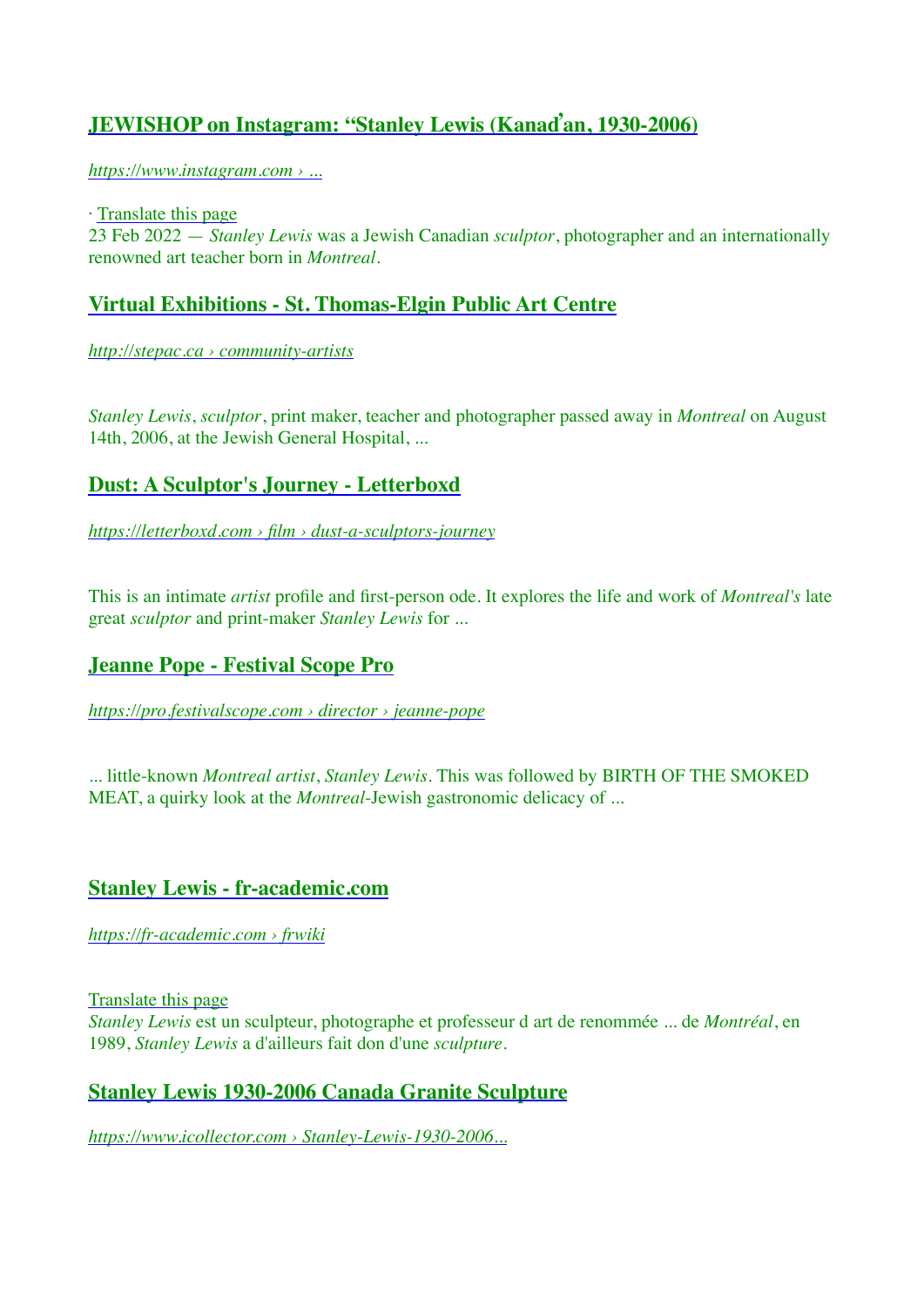18 Jan 2018 — *Stanley Lewis* ia Canadian *artist*; he received his formal training through the art school at the *Montreal* museum of fine arts; He continued ...

### **[Artingstall Auctioneers 1874](https://www.artingstall.com/wp-content/uploads/2021/07/072521-LACAT.pdf)**

#### *[https://www.artingstall.com › 072521-LACAT](https://www.artingstall.com/wp-content/uploads/2021/07/072521-LACAT.pdf)*

#### PDF

25 Jul 2021 — *Stanley Lewis* (1930 - 2006) was known for *sculpture* and printmaking. He was regarded by many as a national treasure in the contemporary art ...

## **[Biography - Özgen Eryasa, Stone Sculptor Artist](http://ozgeneryasa.com/OEryasa/page0021.htm)**

*[http://ozgeneryasa.com › OEryasa › page0021](http://ozgeneryasa.com/OEryasa/page0021.htm)*

... and Engineering Physics - École Polytechnique de *Montréal*. Artistic Training. 2007 - 2009 Series of courses: sculpting in stone - *Stanley Lewis* Academy.

# **[Biography - Özgen Eryasa, Stone Sculptor Artist](http://ozgeneryasa.com/OEryasa/page0021.htm)**

*[http://ozgeneryasa.com › OEryasa › page0021](http://ozgeneryasa.com/OEryasa/page0021.htm)*

... and Engineering Physics - École Polytechnique de *Montréal*. Artistic Training. 2007 - 2009 Series of courses: sculpting in stone - *Stanley Lewis* Academy. **[Biography - Özgen Eryasa, Stone Sculptor Artist](http://ozgeneryasa.com/OEryasa/page0021.htm)**

[By Crowd Shopper](https://crowdshopper.co.uk/)

## **[Artingstall Auctioneers 1874](https://www.artingstall.com/wp-content/uploads/2021/07/072521-LACAT.pdf)**

*[https://www.artingstall.com › 072521-LACAT](https://www.artingstall.com/wp-content/uploads/2021/07/072521-LACAT.pdf)*

#### PDF

25 Jul 2021 — *Stanley Lewis* (1930 - 2006) was known for *sculpture* and printmaking. He was regarded by many as a national treasure in the contemporary art ...

## **[Biography - Özgen Eryasa, Stone Sculptor Artist](http://ozgeneryasa.com/OEryasa/page0021.htm)**

*[http://ozgeneryasa.com › OEryasa › page0021](http://ozgeneryasa.com/OEryasa/page0021.htm)*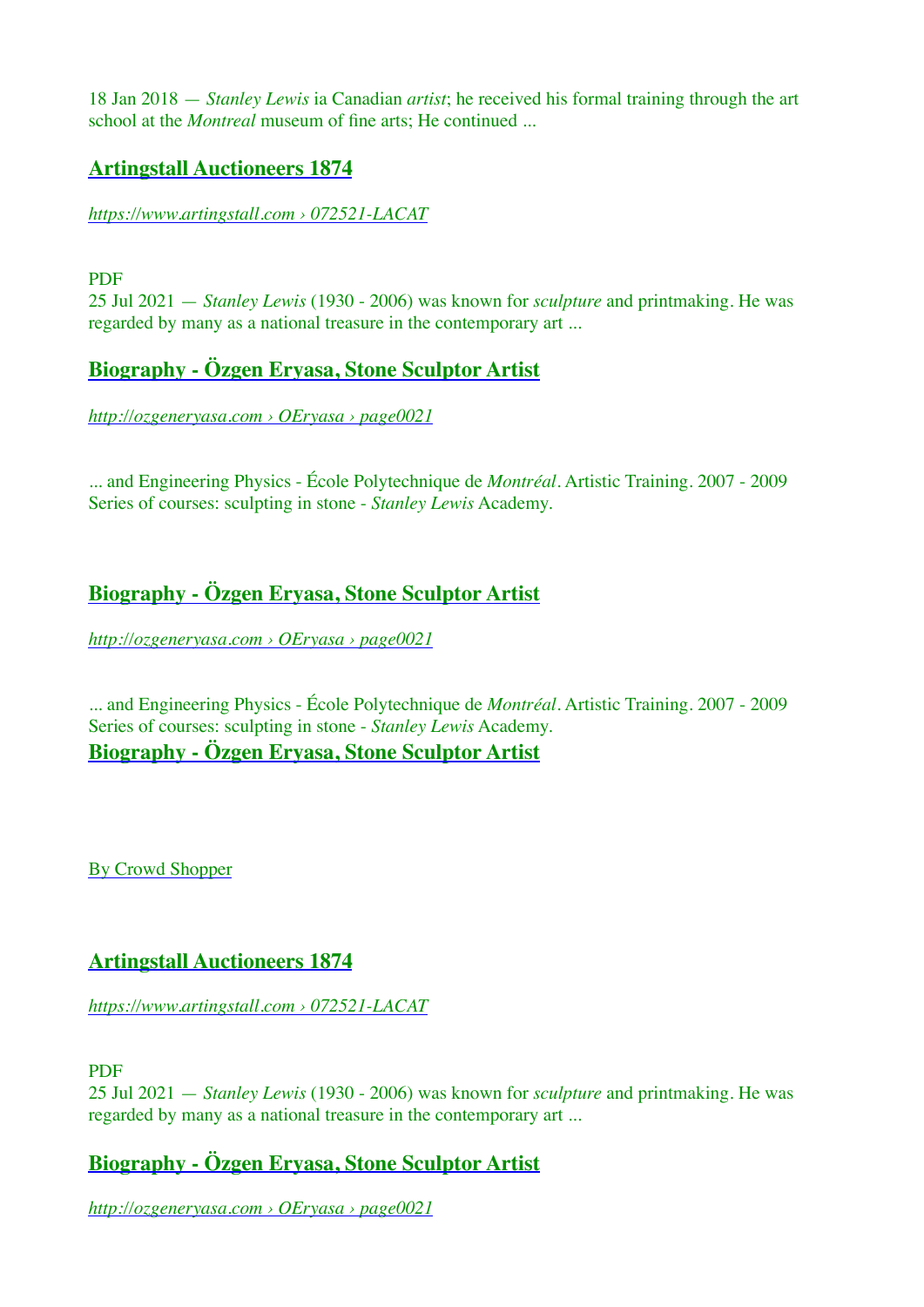... and Engineering Physics - École Polytechnique de *Montréal*. Artistic Training. 2007 - 2009 Series of courses: sculpting in stone - *Stanley Lewis* Academy.

### **[MY SCULPTING CLASSES - eugene jankowski](https://www.pierresculptstone.com/445416629)**

*[https://www.pierresculptstone.com › ...](https://www.pierresculptstone.com/445416629)*

I also started my own school ( *Stanley Lewis* Academy ) were i thought stone ... I was hired by the Native Friendship Center in *Montreal* to found a studio, ...

### **[Posthumous Pickle Party \(2007\) - IMDb](https://www.imdb.com/title/tt1256532/)**

*[https://www.imdb.com › title](https://www.imdb.com/title/tt1256532/)*

At the heart of *Montreal's* St. Laurent Blvd., one of Canada's most renowned and ... the legendary, recently deceased *Montreal sculptor Stanley Lewis*, ...

### **[Ninety-year-old sculptor still going strong - The Canadian ...](https://thecjn.ca/arts/ninety-year-old-sculptor-still-going-strong/)**

*[https://thecjn.ca › arts › ninety-year-old-sculptor-still-g...](https://thecjn.ca/arts/ninety-year-old-sculptor-still-going-strong/)*

13 May 2019 — It's not often that an *artist* enters the field in middle age, ... Centre School of Fine Arts with *Stanley Lewis* and enrol in the *sculpture* ...

### **[Marc Belcourt donates sculptures by his late spouse, Lorraine ...](https://www.ville.mont-royal.qc.ca/en/news/culture/marc-belcourt-donates-sculptures-his-late-spouse-lorraine-schoeb-belcourt-reginald-j-p)**

*[https://www.ville.mont-royal.qc.ca › Home › News](https://www.ville.mont-royal.qc.ca/en/news/culture/marc-belcourt-donates-sculptures-his-late-spouse-lorraine-schoeb-belcourt-reginald-j-p)*

23 Apr 2014 — She studied with *Stanley Lewis*, Edith Brodkin and Michèle Lavoie and ... exhibits in the greater *Montreal* area and her *sculptures* are now ...

### **[Gasping \(29/35\) - Stanley Lewis](https://www.cestbeauchezvous.ca/product/gasping-29-35-stanley-lewis/199)**

*[https://www.cestbeauchezvous.ca › g...](https://www.cestbeauchezvous.ca/product/gasping-29-35-stanley-lewis/199)*

[Translate this page](https://translate.google.com/translate?hl=en&sl=fr&u=https://www.cestbeauchezvous.ca/product/gasping-29-35-stanley-lewis/199&prev=search&pto=aue)

... italienne et à la *sculpture* inuite.Quelques mois avant sa mort, *Stanley Lewis* continuait à créer dans son studio de la rue Saint-Laurent à *Montréal*.

### **[Posthumous Pickle Party \(2007\) | Radio Times](https://www.radiotimes.com/movie-guide/b-hz91sn/posthumous-pickle-party/)**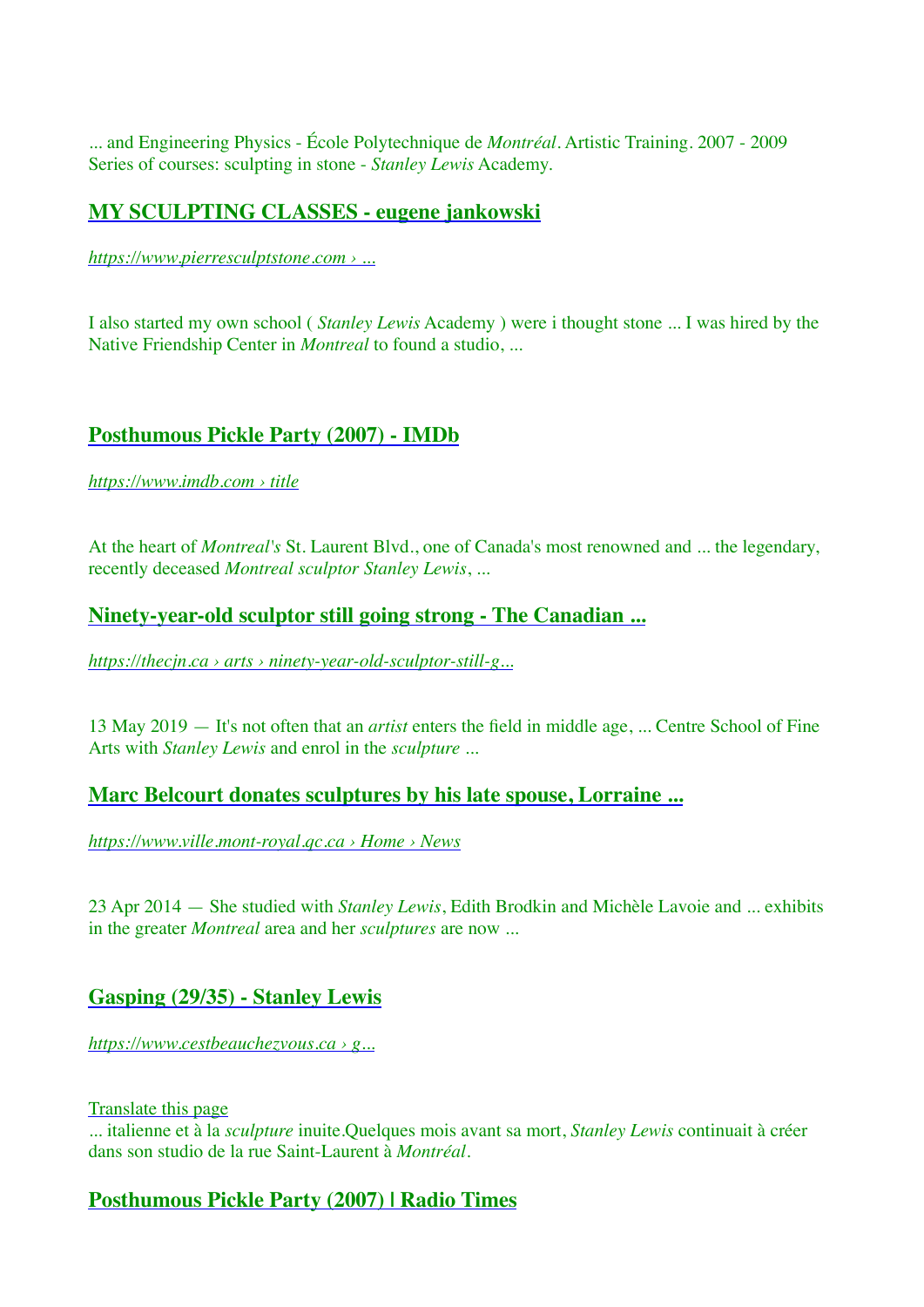*[https://www.radiotimes.com › movie-guide › posthumo...](https://www.radiotimes.com/movie-guide/b-hz91sn/posthumous-pickle-party/)*

Featuring klezmer/hip-hop wunderkind Josh "Socalled" Dolgin, the legendary, recently deceased *Montreal sculptor Stanley Lewis*, food critic Barry Lazar and ...

### **[Stanley Lewis, 1930-2006 | Le Devoir](https://www.ledevoir.com/culture/116558/stanley-lewis-1930-2006)**

*[https://www.ledevoir.com › culture](https://www.ledevoir.com/culture/116558/stanley-lewis-1930-2006)*

[Translate this page](https://translate.google.com/translate?hl=en&sl=fr&u=https://www.ledevoir.com/culture/116558/stanley-lewis-1930-2006&prev=search&pto=aue)

24 Aug 2006 — *Stanley Lewis*, sculpteur, photographe et professeur d'art québécois, ... offert une *sculpture* à l'École polytechnique de *Montréal* après la ...

[Stanley Lewis - 12 Artworks, Bio & Shows on Artsy](https://www.artsy.net/artist/stanley-lewis) [Ad·https://www.artsy.net/](https://www.artsy.net/artist/stanley-lewis)

Artsy Is the World's Largest Online Art Marketplace. Browse Over 1 Million Artworks, 4000 Galleries & Top Auction Houses In Over 100 Countries. Buy art. Discover art. Fair booths. [Current Auctions](https://www.googleadservices.com/pagead/aclk?sa=L&ai=DChcSEwiFlYLg7bP2AhVe6u0KHS6DDy4YABAHGgJkZw&ohost=www.google.com&cid=CAESWOD2gcn83Wb0vTgJqggJC7cxcMDoEcnuK6CMKXuxltJ80Qt259Pp2EpSsGctQsLazcJYAMzgisOs0NX8-6tgFELHFR4UtLJINAdc_tFXlISP4Br2fqfIyg0&sig=AOD64_08q8RkcvsFuvsVnHCSvtzZsNVeOw&q=&ved=2ahUKEwilmfrf7bP2AhXUT8AKHcnUB244KBCmKCgAegQIAhAF&adurl=) · [Art Collection](https://www.googleadservices.com/pagead/aclk?sa=L&ai=DChcSEwiFlYLg7bP2AhVe6u0KHS6DDy4YABAMGgJkZw&ohost=www.google.com&cid=CAESWOD2gcn83Wb0vTgJqggJC7cxcMDoEcnuK6CMKXuxltJ80Qt259Pp2EpSsGctQsLazcJYAMzgisOs0NX8-6tgFELHFR4UtLJINAdc_tFXlISP4Br2fqfIyg0&sig=AOD64_0PA9o1Ap5IIgkESf3KcTnfR7TahQ&q=&ved=2ahUKEwilmfrf7bP2AhXUT8AKHcnUB244KBCmKCgBegQIAhAG&adurl=) · [Upcoming Fairs](https://www.googleadservices.com/pagead/aclk?sa=L&ai=DChcSEwiFlYLg7bP2AhVe6u0KHS6DDy4YABANGgJkZw&ohost=www.google.com&cid=CAESWOD2gcn83Wb0vTgJqggJC7cxcMDoEcnuK6CMKXuxltJ80Qt259Pp2EpSsGctQsLazcJYAMzgisOs0NX8-6tgFELHFR4UtLJINAdc_tFXlISP4Br2fqfIyg0&sig=AOD64_3pYwTlpLa0UmlHZoYQcV57QKchGA&q=&ved=2ahUKEwilmfrf7bP2AhXUT8AKHcnUB244KBCmKCgCegQIAhAH&adurl=) · [Collect Artworks](https://www.googleadservices.com/pagead/aclk?sa=L&ai=DChcSEwiFlYLg7bP2AhVe6u0KHS6DDy4YABAOGgJkZw&ohost=www.google.com&cid=CAESWOD2gcn83Wb0vTgJqggJC7cxcMDoEcnuK6CMKXuxltJ80Qt259Pp2EpSsGctQsLazcJYAMzgisOs0NX8-6tgFELHFR4UtLJINAdc_tFXlISP4Br2fqfIyg0&sig=AOD64_3I36yqw-MVMruEXjlvavTJvAzMCw&q=&ved=2ahUKEwilmfrf7bP2AhXUT8AKHcnUB244KBCmKCgDegQIAhAI&adurl=) · [Discover Artists](https://www.googleadservices.com/pagead/aclk?sa=L&ai=DChcSEwiFlYLg7bP2AhVe6u0KHS6DDy4YABAPGgJkZw&ohost=www.google.com&cid=CAESWOD2gcn83Wb0vTgJqggJC7cxcMDoEcnuK6CMKXuxltJ80Qt259Pp2EpSsGctQsLazcJYAMzgisOs0NX8-6tgFELHFR4UtLJINAdc_tFXlISP4Br2fqfIyg0&sig=AOD64_3ZQVAW7CKZil8WQG9luZW0T-7lOA&q=&ved=2ahUKEwilmfrf7bP2AhXUT8AKHcnUB244KBCmKCgEegQIAhAJ&adurl=)

### **[Hannah Franklin - Hellenica World](http://www.hellenicaworld.com/Art/Paintings/en/HannahFranklin.html)**

*[http://www.hellenicaworld.com › Art › Paintings › Han...](http://www.hellenicaworld.com/Art/Paintings/en/HannahFranklin.html)*

In 1964, she attended the *Montreal* Museum of Fine Art's School of Art and ... [9] A former member of *Stanley Lewis* (*sculptor*)' Conseil de la *Sculpture* du ...

### **[LEWIS, Stanley \(1930-2006\) - Dictionnaire historique de la ...](https://dictionnaire.espaceartactuel.com/artistes/lewis-stanley-1930-2006/)**

*[https://dictionnaire.espaceartactuel.com › ...](https://dictionnaire.espaceartactuel.com/artistes/lewis-stanley-1930-2006/)*

#### [Translate this page](https://translate.google.com/translate?hl=en&sl=fr&u=https://dictionnaire.espaceartactuel.com/artistes/lewis-stanley-1930-2006/&prev=search&pto=aue)

*Stanley Lewis* a été formé à l'École d'art du Musée des beaux-arts de *Montréal*. ... À partir des années 1950, ses *sculptures* sur pierre habituellement ...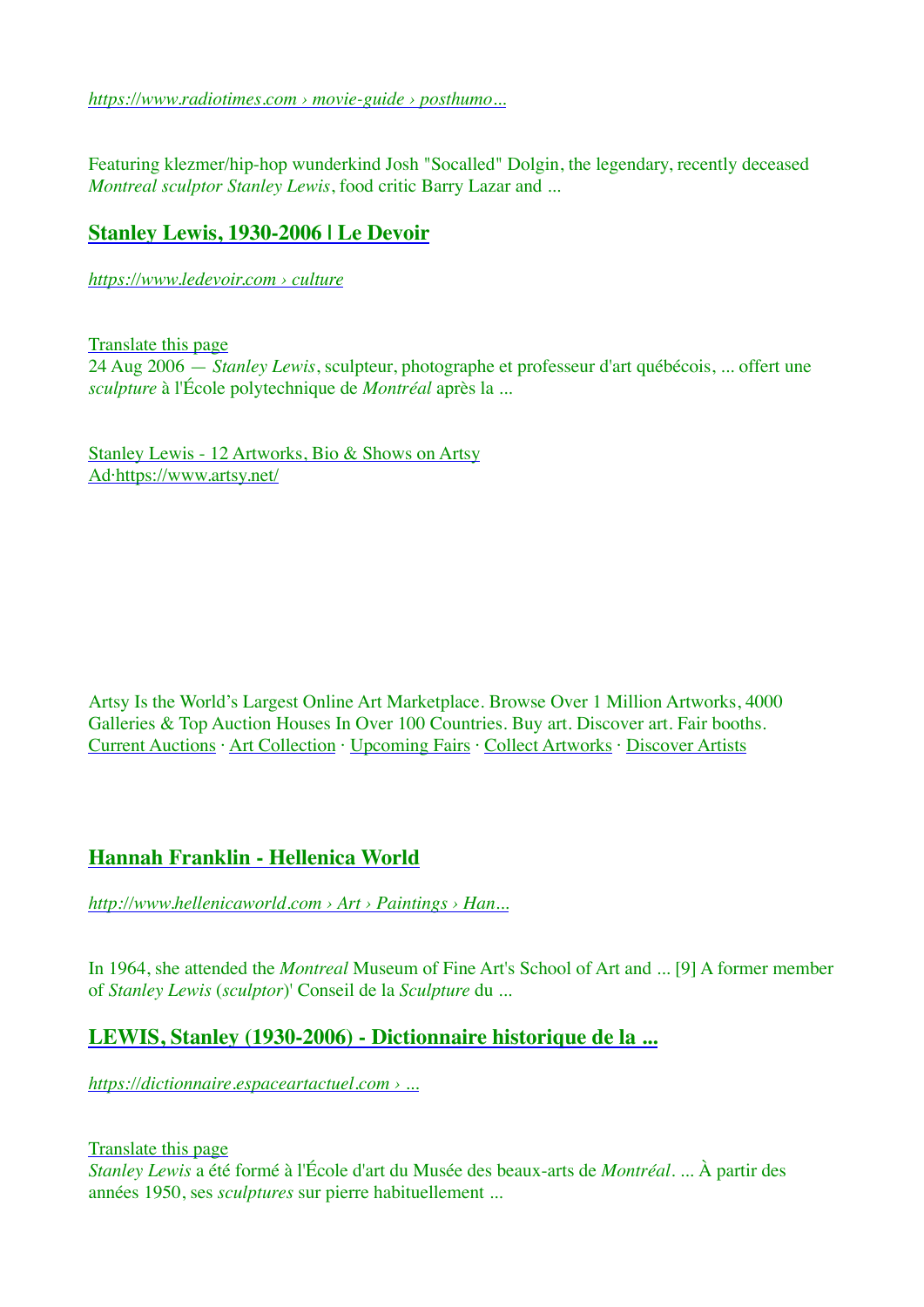### **[Mort de Stanley Lewis | Radio-Canada.ca](https://ici.radio-canada.ca/nouvelle/319068/deces-lewis)**

*[https://ici.radio-canada.ca › Info](https://ici.radio-canada.ca/nouvelle/319068/deces-lewis)*

[Translate this page](https://translate.google.com/translate?hl=en&sl=fr&u=https://ici.radio-canada.ca/nouvelle/319068/deces-lewis&prev=search&pto=aue)

*Stanley Lewis*, sculpteur, photographe et professeur d'art québécois, ... don d'une *sculpture* à l'École polytechnique de *Montréal* après la tuerie de 1989.

### **[New focus on performance means closure of Saidye ... - CBC](https://www.cbc.ca/news/entertainment/new-focus-on-performance-means-closure-of-saidye-bronfman-gallery-art-school-1.571075)**

*[https://www.cbc.ca › news › entertainment › new-focus...](https://www.cbc.ca/news/entertainment/new-focus-on-performance-means-closure-of-saidye-bronfman-gallery-art-school-1.571075)*

13 Dec 2006 — The Saidye Bronfman Centre, *Montreal's* multidisciplinary arts venue, ... her teachers included *Montreal sculptor Stanley Lewis* — as a hobby.

## **[Alphabetical List of Artists - CCCA.CA](http://ccca.concordia.ca/artists/index.html?languagePref=en&)**

*[http://ccca.concordia.ca › artists](http://ccca.concordia.ca/artists/index.html?languagePref=en&)*

*Artist* representation in the Canadian Art Database is by invitation of the ... Edmund Alleyn (1931-2004) *Montreal*, Quebec ... *Stan* Repar Toronto, Ontario

### **[Stanley Lewis - Age, Birthday, Children & Facts | HowOld.co](https://www.howold.co/person/stanley-lewis)**

*[https://www.howold.co › person › stanley-lewis](https://www.howold.co/person/stanley-lewis)*

*Stanley Lewis* Director. *Stanley Lewis* is a 76 years old director from Canada from *Montreal*, Quebec. *Stanley Lewis* was born on January 01, 1930 (died on ...

### **[Conference Program - College Art Association](http://www.collegeart.org/pdf/conference/AnnualMeetingProgram1975.pdf)**

*[http://www.collegeart.org › AnnualMeetingProgram1975](http://www.collegeart.org/pdf/conference/AnnualMeetingProgram1975.pdf)*

*Stanley Lewis*, Queens College, City University of New York ... the Vernacular Tradition, Myra Nan Rosenfeld, *Montreal* Museum of Fine Arts.

### **[Jeanne Pope - FilmFreeway](https://filmfreeway.com/JeannePope)**

*[https://filmfreeway.com › JeannePope](https://filmfreeway.com/JeannePope)*